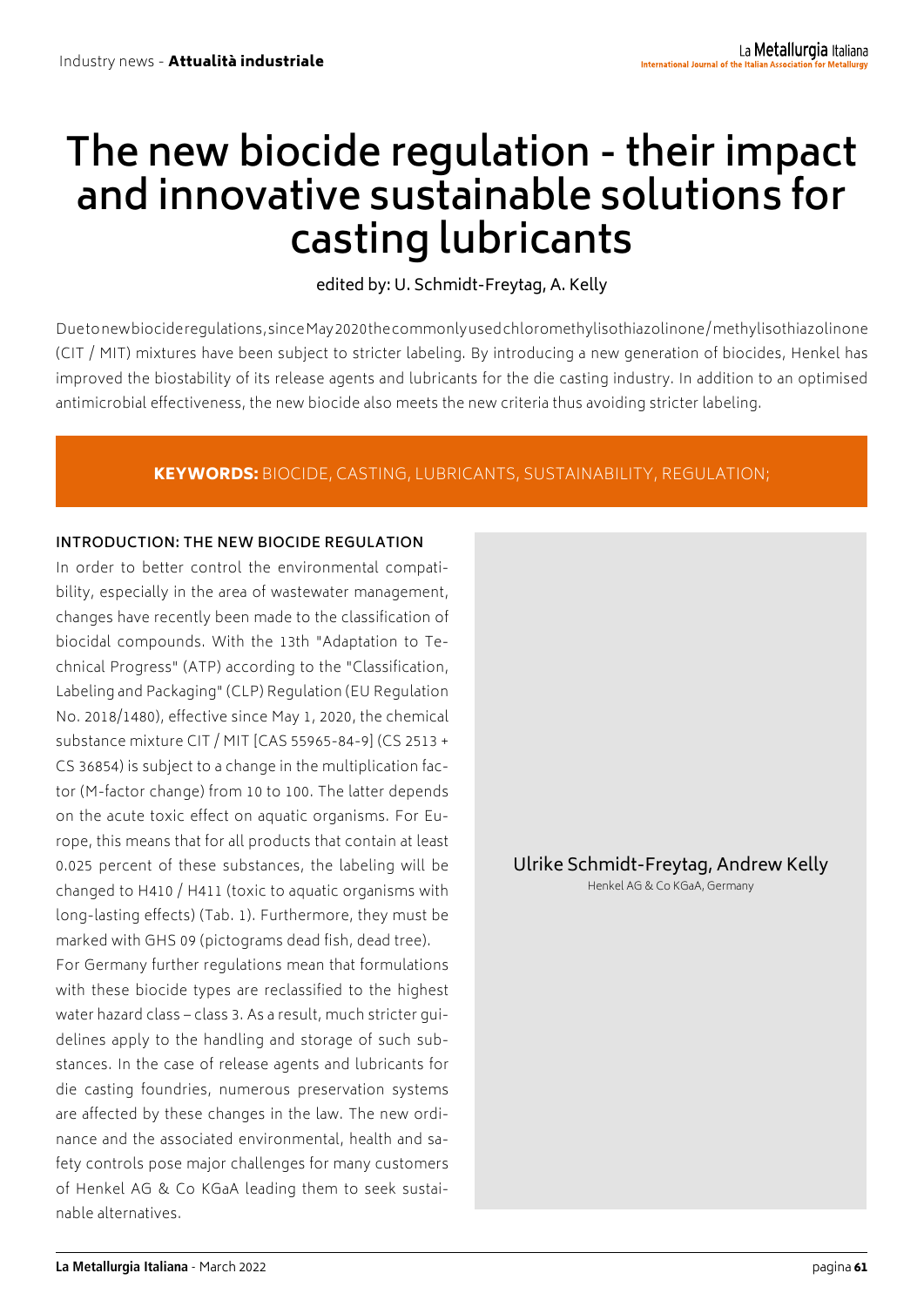| <b>BIOZIDE-TYPE</b>                  | LABELLING 2019 | <b>LABELLING FROM MAY 2020</b> |
|--------------------------------------|----------------|--------------------------------|
| CIT / MIT-mixtures                   |                |                                |
| <b>Henkel Biozide</b><br>"N-version" |                |                                |

#### **ISOTHIAZOLINONES – DESCRIPTION**

Isothiazolinones are heterocyclic compounds (Fig. 1) that play an important role as biocides. Five derivatives are used to a significant extent:

- − Methylisothiazolinone (MIT, MI)
- − Chloromethylisothiazolinone (CMIT, CMI)
- − Benzisothiazolinone (BIT)
- − Octylisothiazolinone (OIT, OI)
- − Dichloroctylisothiazolinone (DCOIT, DCOI)

Isothiazolinones are usually used as preservatives against microorganisms (bacteria, fungi) in water-based systems such as dispersions, emulsions and solutions. With their bactericidal and fungicidal effect, they protect shower

products, shampoos, cosmetics, cleaning agents, paints and adhesives from microbial decomposition and are the standard solution in the areas of die casting and aqueous metal forming products. Further areas of application are slime control in paper production, rot protection of cooling and process water, the antimicrobial treatment of textiles and use as a wood preservative. The CMIT / MIT and MIT / BIT mixtures are most frequently used in products for die casting.

In addition to the desired effect, killing or controlling the growth of microorganisms, isothiazolinones also have undesirable effects. They have a high aquatic toxicity, and some derivatives (especially CMIT) can cause skin sensitization in humans through direct contact or via the air.



**Fig.1** - Chemical structur of a) Methylisothiazolinone (MIT), b) Chlormethylisothiazolinone (CMIT), c) Benzoisothiazolinone (BIT).

## **HENKEL'S SUSTAINABLE APPROACH**

In order to support the sustainability goals of our customers, new conservation systems have been evaluated and implemented, subject to stringent product requirements. On the one hand, they have to be robust enough to pre-

vent bacterial growth during storage, central dilution and application of the product, while at the same time maintaining product stability. Many modern biocides, while offering excellent protection, cannot meet these requirements because their ionic nature is incompatible with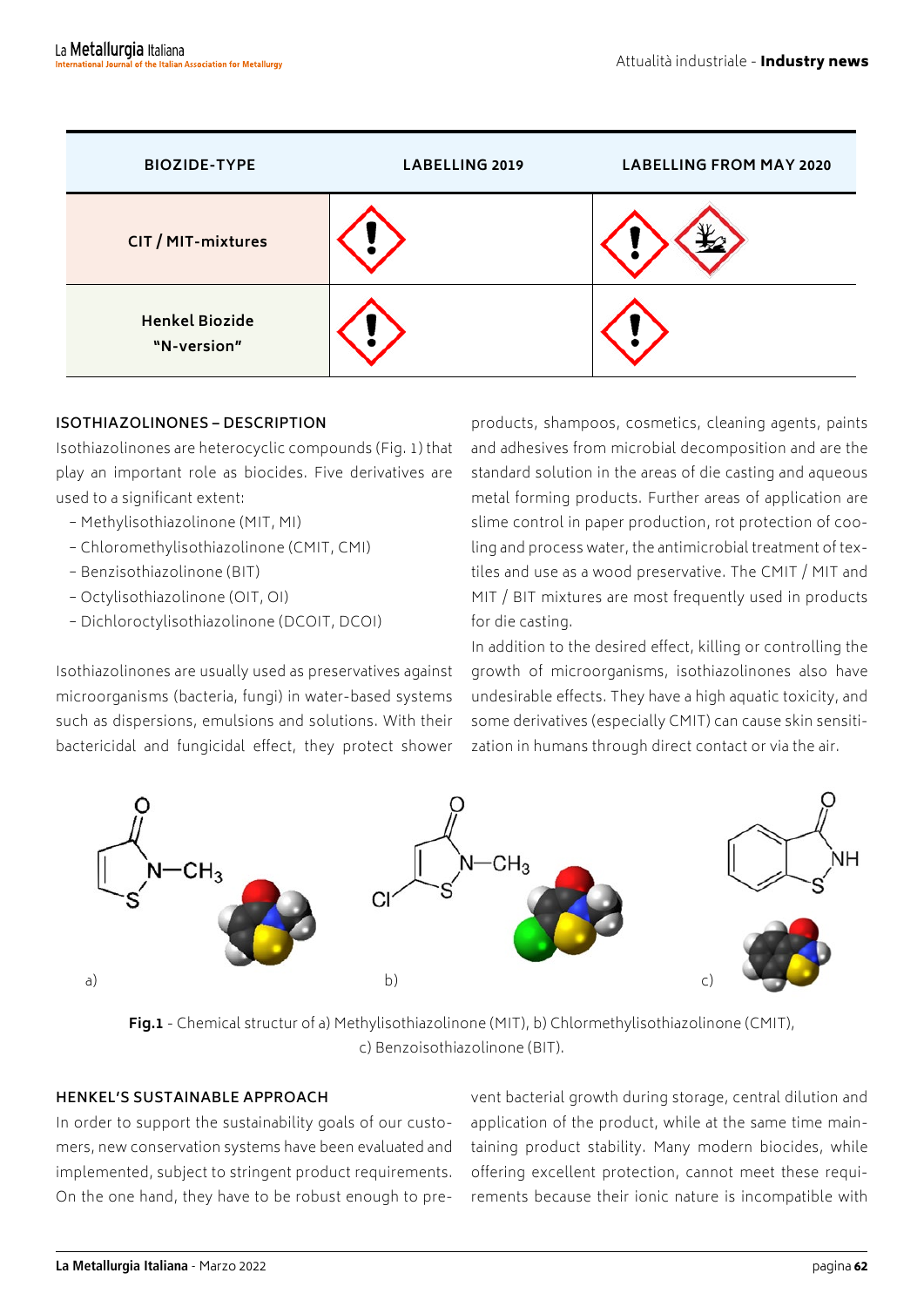most emulsion systems. An ideal biocide for emulsion application is typically non-ionic while providing sufficient biocidal activity.

As a result of extensive research and development, Henkel was able to successfully identify and approve new active ingredients. The formulations meet the strict new environmental criteria and accordingly avoid the stricter labelling. As has been confirmed by laboratory tests and industrial applications, the new type of biocide has no negative influence on the form, function and stability of the release agent and lubricant foundry products. It is already used in industry for series production and has proven to be even more effective in terms of biostability compared to the old CIT / MIT technology. With the standard biocide, the critical number of bacteria is already reached after 6 weeks of stress test. The formulation with the new bio-

cide, on the other hand, remains below the critical value even after 10 weeks (Fig. 2), which indicates better biostability. The critical value is where the number of bacteria in the stress test reaches at least 106. Experience has shown that with such a high bacteria count number there is a risk of biofilm formation in practical use. Another advantage of the newly introduced biocide is the improved biostability when using hard water (Fig. 3).

The general rule for the biostability of Isothiazolinones is that it decreases when the products are used in lime-containing water and that the time it takes for the critical number of bacteria to form noticeably increases in the stress test with demineralized water. If you now compare the standard biocides with the new products, you can clearly see that they are less sensitive to water hardness and therefore represent a better alternative here too.







**Fig.3** - Comparison of bacteria and funghi-growth in hard and de-mineralized water.